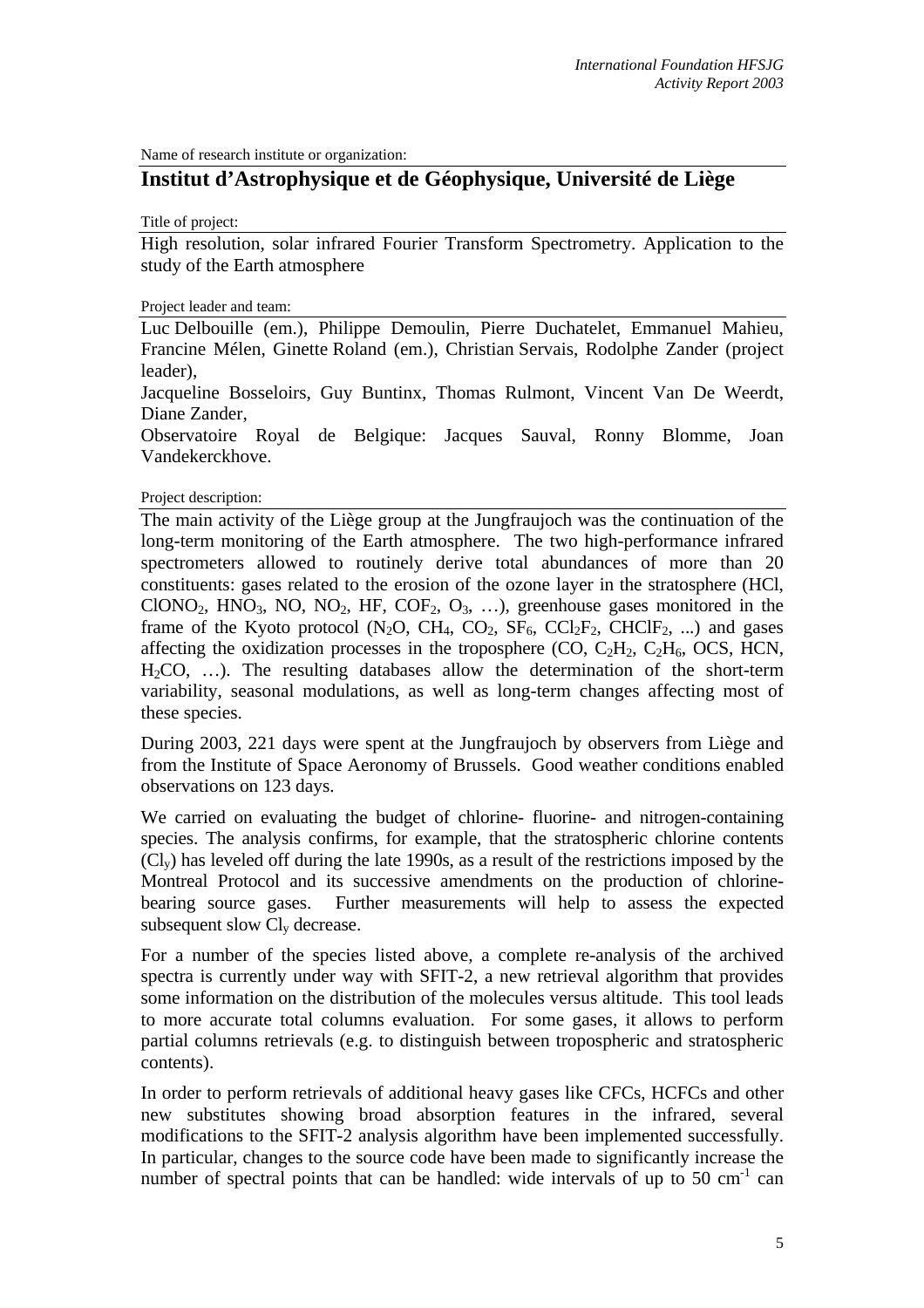now be fitted. Intensive tests have been performed to identify the best retrieval settings leading to reliable CFC-11 (CCl<sub>3</sub>F) and CCl<sub>4</sub> total columns determinations. Figure 1 shows the selected spectral domain for the retrieval of CFC-11.



**Figure 1**: *sample fit of CFC-11 over the selected spectral domain. Lower frame: observed (blue), computed (red) and CFC-11-only computed (green) spectra. Upper frame: residuals (observed minus computed spectra). Interferences by solar OH quadruplet lines not modeled by the analysis software and located around 838 and 846 cm-1 are clearly visible in the upper frame of the figure.* 



Figure 2: mixing ratios of SF<sub>6</sub>, derived from measurements above Jungfraujoch (stars), Ny *Ålesund (Norway, squares) and Kitt Peak (USA, triangles). Additionally, in situ measurements from NOAA/CMDL (circles, from [http://www.cmdl.noaa.gov\)](http://www.cmdl.noaa.gov/) averaged over the northern hemisphere and other values from the literature (diamonds) are shown.*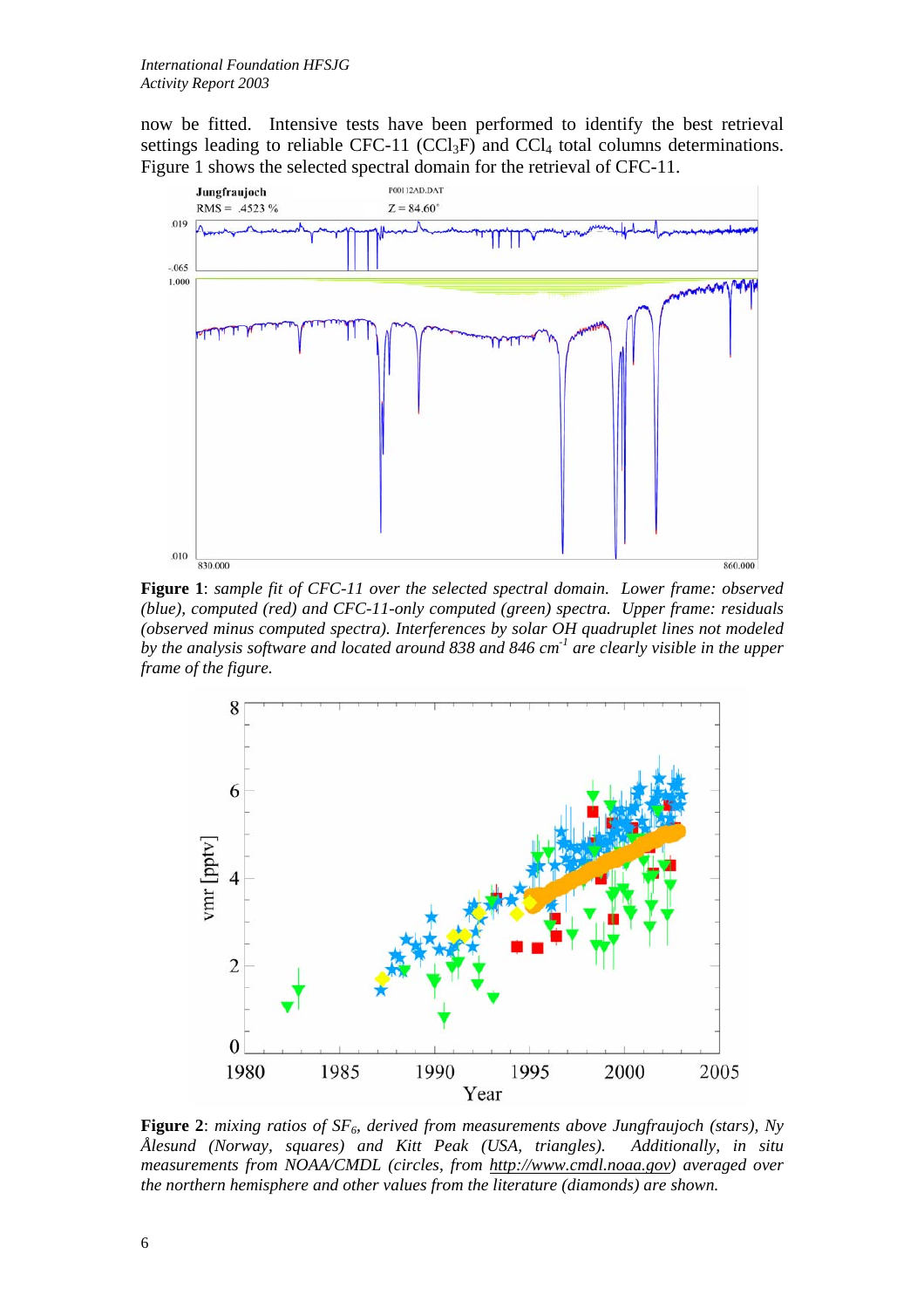In the frame of the EU-project SOGE (System for Observation of Halogenated Greenhouse Gases in Europe), in which EMPA Dübendorf is also involved, emphasis has been put on the analysis of halogenated greenhouse gases. As an example, Figure 2 show the  $SF<sub>6</sub>$  time series retrieved from IR spectra recorded at the Jungfraujoch. SF6 retrievals are particularly difficult due to strong and close interferences by water vapour and  $CO<sub>2</sub>$  absorptions. Intercomparison of the  $SF<sub>6</sub>$  time series obtained at three NDSC stations (Jungfraujoch, Ny Ålesund, 78.9ºN, 20 m a.s.l. and Kitt Peak 31.9ºN, 2090 m a.s.l.) has been performed to verify the consistency among the related data sets.

During 2003, we also continued to provide data for the calibration/validation of 3 instruments (MIPAS, SCIAMACHY and GOMOS) aboard the European satellite Envisat. As a result, we supplied to the calibration team 3037 total abundances of  $O_3$ ,  $N<sub>2</sub>O$ , CO, CH<sub>4</sub>, NO, NO<sub>2</sub>, HNO<sub>3</sub> and CO<sub>2</sub> measured at the Jungfraujoch over 63 days between January and August.

### Key words:

Earth atmosphere, ozone layer, greenhouse gases, long-term monitoring, infrared spectrometry

#### Internet data bases:

<http://www.nilu.no/nadir/>,<ftp://ndsc.wwb.noaa.gov/pub/ndsc/jungfrau/ftir/>

Collaborating partners/networks:

Main collaborations: IASB (Institut d'Aéronomie Spatiale de Belgique) / NDSC (Network for the Detection of Stratospheric Change) / SOGE partners (e.g. EMPA) [http://www.nilu.no/niluweb/services/soge] / NASA Langley Research Center / NASA JPL / University of Oslo / IMK (Forschungszentrum Karlsruhe) / satellite experiments: MOPPIT, ENVISAT and ACE validation / …

Scientific publications and public outreach 2003:

#### **Refereed journal articles**

Barret, B., M. De Mazière, and E. Mahieu, Groung-based FTIR measurements of CO from the Jungfraujoch: characterisation and comparison with in situ surface and MOPITT data, *Atmos. Chem. Phys.*, *3*, 2217-2223, 2003.

Rinsland, C. P., A. Goldman, T. M. Stephen, L. S. Chiou, E. Mahieu, and R. Zander,  $SF<sub>6</sub>$  ground-based infrared solar absorption measurements : long-term trend, pollution events, and a search for  $SF_5CF_3$  absorption, *J. Quant. Spectrosc. Radiat. Transfer*, 78, 41-53, 2003.

Rinsland, C. P., E. Mahieu, R. Zander, N. B. Jones, M. P. Chipperfield, A. Goldman, J. Anderson, J. M. Russell III, P. Demoulin, J. Notholt, G. C. Toon, J.-F. Blavier, B. Sen, R. Sussmann, S. W. Wood, A. Meier, D. W. T. Griffith, L. S. Chiou, F. J. Murcray, T. M. Stephen, F. Hase, S. Mikuteit, A. Schulz, and T. Blumenstock, Longterm trends of inorganic chlorine from ground-based infrared solar spectra: Past increases and evidence for stabilization, *J. Geophys. Res., 108(D8),* 4252, ACH10, doi:10.1029/2002JD003001, 2003.

Rinsland, C. P., D. K. Weisenstein, M. K. W. Ko, C. J. Scott, L. S. Chiou, E. Mahieu, R. Zander, and P. Demoulin, Post Mount Pinatubo eruption ground-based stratospheric column measurements of  $HNO<sub>3</sub>$ , NO, and NO<sub>2</sub> and their comparison